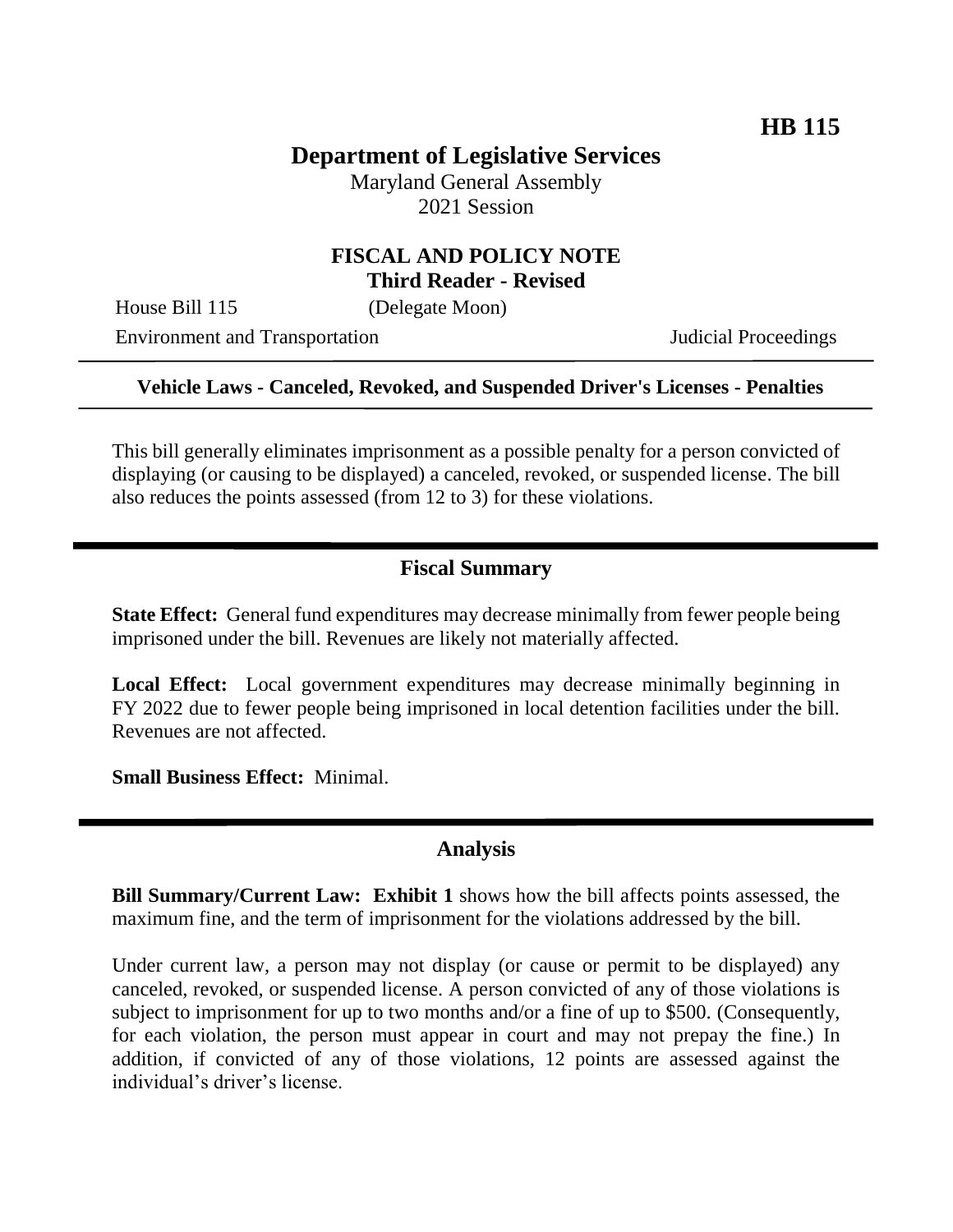## **Exhibit 1 Penalties, Fines, and Imprisonment for Convictions of Displaying any Canceled, Revoked, or Suspended License Current Law vs. the Bill**

| <b>Points</b><br><b>Assessed Under</b> |                 | <b>Maximum</b><br><b>Fine Under</b> |                 | <b>Maximum Term of</b><br><b>Imprisonment Under</b> |                 |
|----------------------------------------|-----------------|-------------------------------------|-----------------|-----------------------------------------------------|-----------------|
| <b>Current Law</b>                     | <b>The Bill</b> | <b>Current Law</b>                  | <b>The Bill</b> | <b>Current Law</b>                                  | <b>The Bill</b> |
| 12                                     |                 | \$500                               | \$500           | 2 months                                            | None            |

Source: Department of Legislative Services

Under the bill, however, a person convicted of any of those offenses is no longer subject to imprisonment and has 3, rather than 12, points assessed against the person's license. The maximum fine remains \$500, and the person no longer needs to appear in court.

The bill also clarifies that, for certain violations related to *driving* with a suspended license, a person *charged* with a violation (rather than convicted of a violation) must appear in court and may not prepay the fine.

**State Expenditures:** General fund expenditures may decrease minimally beginning in fiscal 2022 due to people no longer being committed to State correctional facilities for convictions in Baltimore City. The number of people currently imprisoned for the violations addressed by the bill cannot be determined but is assumed to be minimal.

Generally, persons serving a sentence of one year or less in a jurisdiction other than Baltimore City are sentenced to a local detention facility. The Baltimore Pretrial Complex, a State-operated facility, is used primarily for pretrial detentions.

**Local Expenditures:** Expenditures may decrease minimally as a result of the bill's removal of the incarceration penalty for displaying a canceled, revoked, or suspended license. Counties pay the full cost of incarceration for people in their facilities for the first 12 months of the sentence. Per diem operating costs of local detention facilities have ranged from approximately \$40 to \$170 per inmate in recent years.